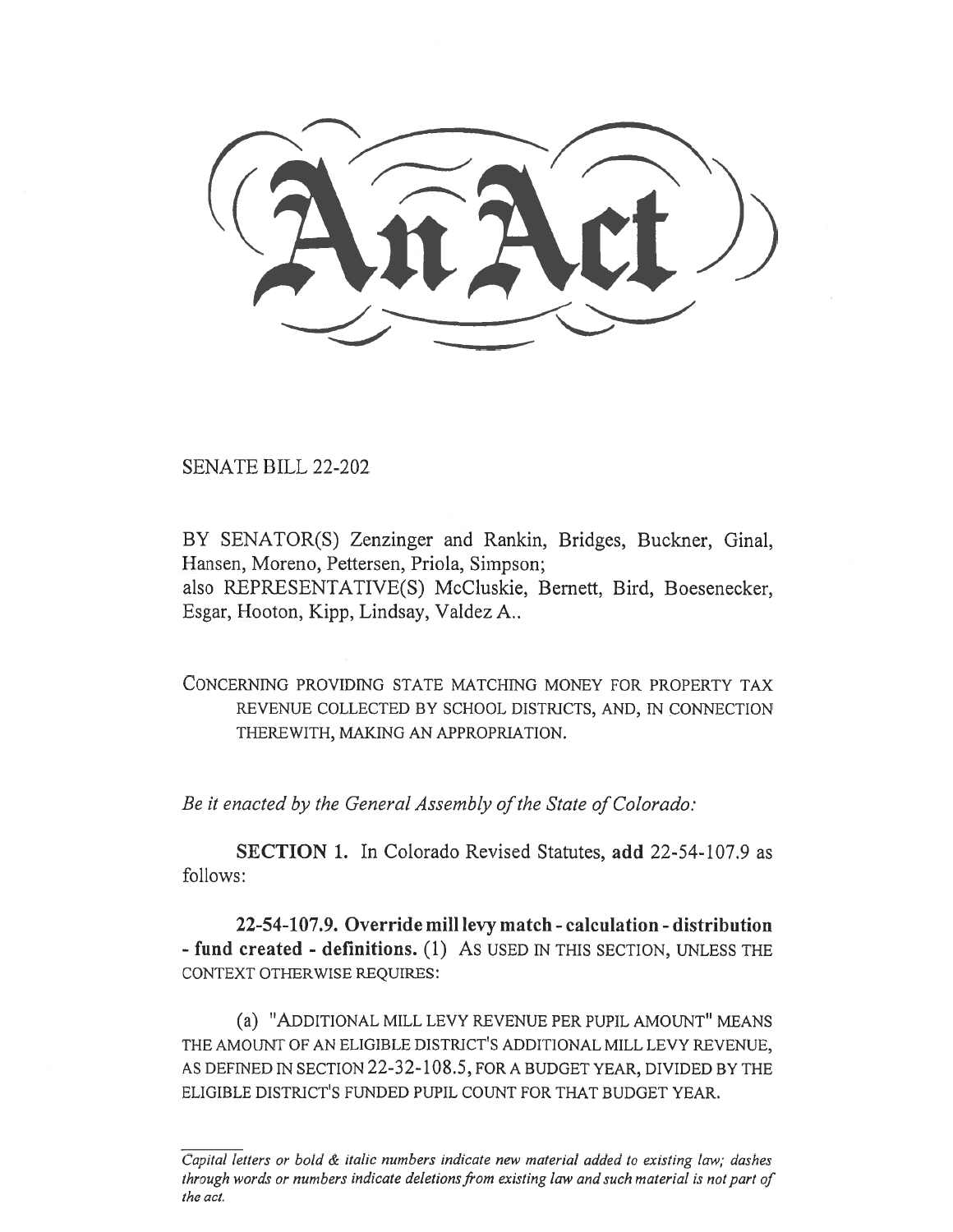(b) "APPLICABLE BUDGET YEAR" MEANS THE BUDGET YEAR IN WHICH THE DEPARTMENT DISTRIBUTES MONEY PURSUANT TO THIS SECTION TO A DISTRICT.

(C) "APPLICABLE PROPERTY TAX YEAR" MEANS THE PROPERTY TAX YEAR THAT ENDS DURING THE APPLICABLE BUDGET YEAR.

(d) "DEPARTMENT" MEANS THE DEPARTMENT OF EDUCATION CREATED PURSUANT TO SECTION 24-1-115.

(e) "ELIGIBLE DISTRICT" MEANS A DISTRICT FOR WHICH THE OVERRIDE MILL CAPACITY IS LESS THAN THE MAXIMUM NUMBER OF OVERRIDE MILLS CALCULATED FOR THE DISTRICT.

(f) "ELIGIBLE INSTITUTE CHARTER SCHOOL" MEANS AN INSTITUTE CHARTER SCHOOL THAT IS LOCATED WITHIN THE GEOGRAPHIC BOUNDARIES OF AN ELIGIBLE DISTRICT.

(g) "MAXIMUM NUMBER OF OVERRIDE MILLS" MEANS THE NUMBER OF OVERRIDE MILLS CALCULATED FOR A DISTRICT PURSUANT TO SUBSECTION (3) OF THIS SECTION.

(h) "OVERRIDE MILL CAPACITY" MEANS THE NUMBER OF OVERRIDE MILLS CALCULATED PURSUANT TO SUBSECTION (4) OF THIS SECTION THAT A DISTRICT MAY BE EXPECTED TO LEVY TOWARD THE DISTRICT'S MAXIMUM NUMBER OF OVERRIDE MILLS.

(i) "OVERRIDE MILL PER PUPIL MATCH AMOUNT" MEANS THE AMOUNT OF THE OVERRIDE MILL MATCH AMOUNT THAT THE DEPARTMENT DISTRIBUTES TO AN ELIGIBLE DISTRICT PURSUANT TO SUBSECTION (5)(a) OF THIS SECTION FOR A BUDGET YEAR, DIVIDED BY THE ELIGIBLE DISTRICT'S FUNDED PUPIL COUNT FOR THAT BUDGET YEAR.

(j) "OVERRIDE MILLS" MEANS PROPERTY TAX MILLS THAT A DISTRICT LEVIES PURSUANT TO SECTION 22-54-108.

(k) "SMALL RURAL DISTRICT" HAS THE SAME MEANING AS PROVIDED IN SECTION 22-54-108.

## PAGE 2-SENATE BILL 22-202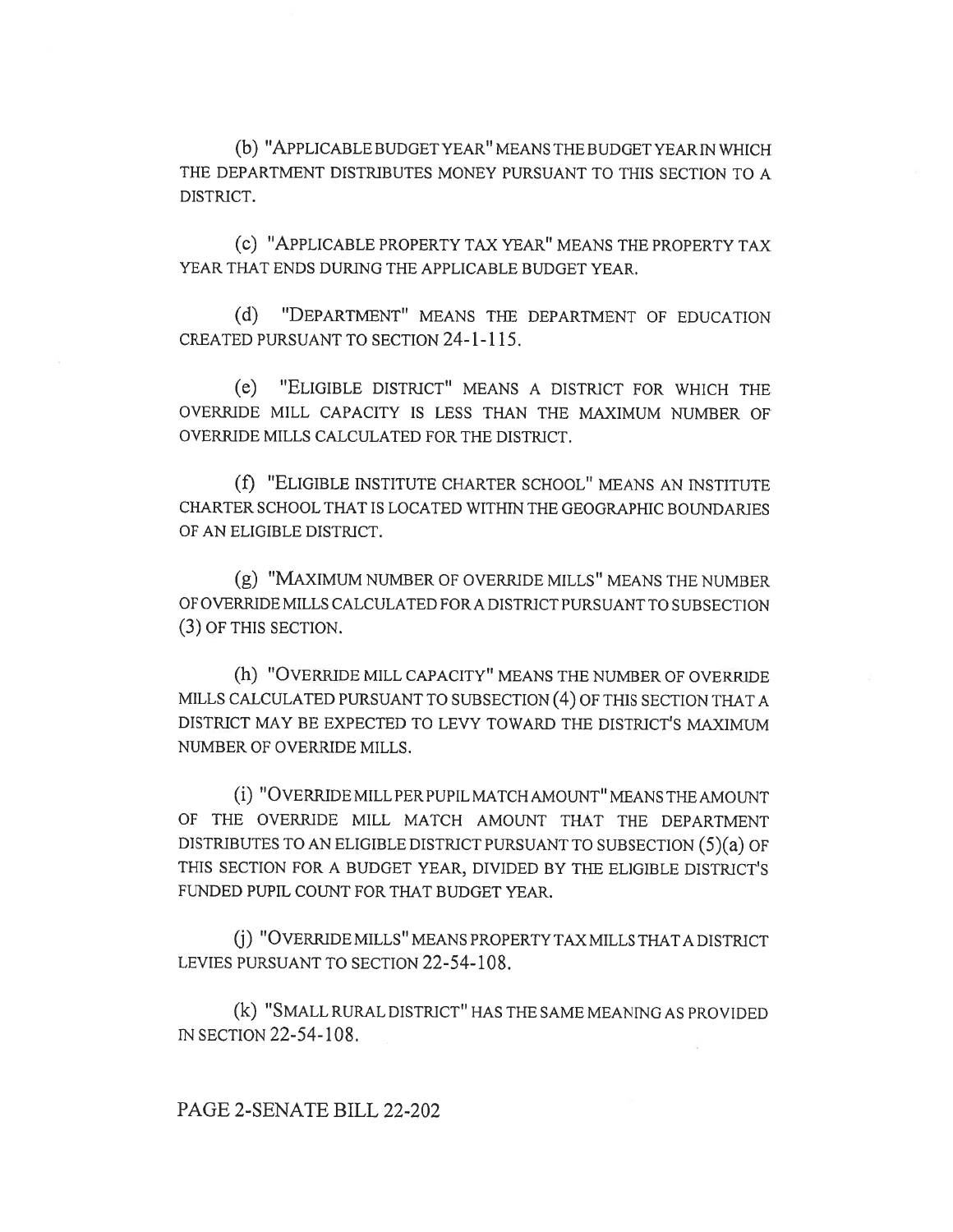(1) "TOTAL PROGRAM" MEANS THE AMOUNT OF TOTAL PROGRAM FUNDING FOR A DISTRICT CALCULATED PURSUANT TO SECTION 22-54-104 (2) BEFORE APPLICATION OF THE BUDGET STABILIZATION FACTOR.

(2) (a) BEGINNING IN THE 2022-23 BUDGET YEAR AND FOR EACH BUDGET YEAR THEREAFTER, THE DEPARTMENT, IN JUNE OF EACH BUDGET YEAR, SHALL CALCULATE AND DISTRIBUTE AS A LUMP SUM TO EACH ELIGIBLE DISTRICT AND EACH ELIGIBLE INSTITUTE CHARTER SCHOOL AN OVERRIDE MILL MATCH AMOUNT AS PROVIDED IN THIS SECTION. THE DEPARTMENT SHALL DISTRIBUTE THE OVERRIDE MILL MATCH AMOUNT FROM MONEY ANNUALLY APPROPRIATED FROM THE MILL LEVY OVERRIDE MATCH FUND CREATED IN SUBSECTION (6) OF THIS SECTION. IN A BUDGET YEAR IN WHICH THE GENERAL ASSEMBLY DOES NOT APPROPRIATE A SUFFICIENT AMOUNT TO FULLY FUND THE DISTRIBUTIONS CALCULATED PURSUANT TO THIS SECTION, THE DEPARTMENT SHALL REDUCE THE AMOUNT OF EACH ELIGIBLE DISTRICT'S AND EACH ELIGIBLE INSTITUTE CHARTER SCHOOL'S DISTRIBUTION BY THE SAME PERCENTAGE THAT THE DEFICIT BEARS TO THE AMOUNT REQUIRED TO FULLY FUND THE DISTRIBUTIONS CALCULATED PURSUANT TO THIS SECTION.

(b) THE OVERRIDE MILL MATCH AMOUNT THAT AN ELIGIBLE DISTRICT RECEIVES PURSUANT TO THIS SECTION IS DEEMED TO BE ADDITIONAL MILL LEVY REVENUE THAT IS SUBJECT TO DISTRIBUTION TO THE CHARTER SCHOOLS OF THE DISTRICT IN THE SAME MANNER THAT THE DISTRICT DISTRIBUTES OTHER ADDITIONAL MILL LEVY REVENUE THAT IT COLLECTS TO THE CHARTER SCHOOLS OF THE DISTRICT PURSUANT TO SECTION 22-32-108.5.

(3) (a) FOR THE 2022-23 BUDGET YEAR AND FOR EACH BUDGET YEAR THEREAFTER, THE DEPARTMENT SHALL ANNUALLY DETERMINE EACH DISTRICT'S MAXIMUM NUMBER OF OVERRIDE MILLS, WHICH IS EQUAL TO THE NUMBER OF MILLS THAT A DISTRICT MAY LEVY FOR THE APPLICABLE PROPERTY TAX YEAR TO GENERATE PROPERTY TAX REVENUE EQUAL TO TWENTY-FIVE PERCENT, OR THIRTY PERCENT IN THE CASE OF A SMALL RURAL DISTRICT, OF THE DISTRICT'S:

(I) TOTAL PROGRAM FOR THE APPLICABLE BUDGET YEAR, IF TEN PERCENT OR LESS OF THE DISTRICT'S FUNDED PUPIL COUNT FOR THE APPLICABLE BUDGET YEAR IS ATTRIBUTABLE TO THE DISTRICT'S ONLINE PUPIL ENROLLMENT; OR

## PAGE 3-SENATE BILL 22-202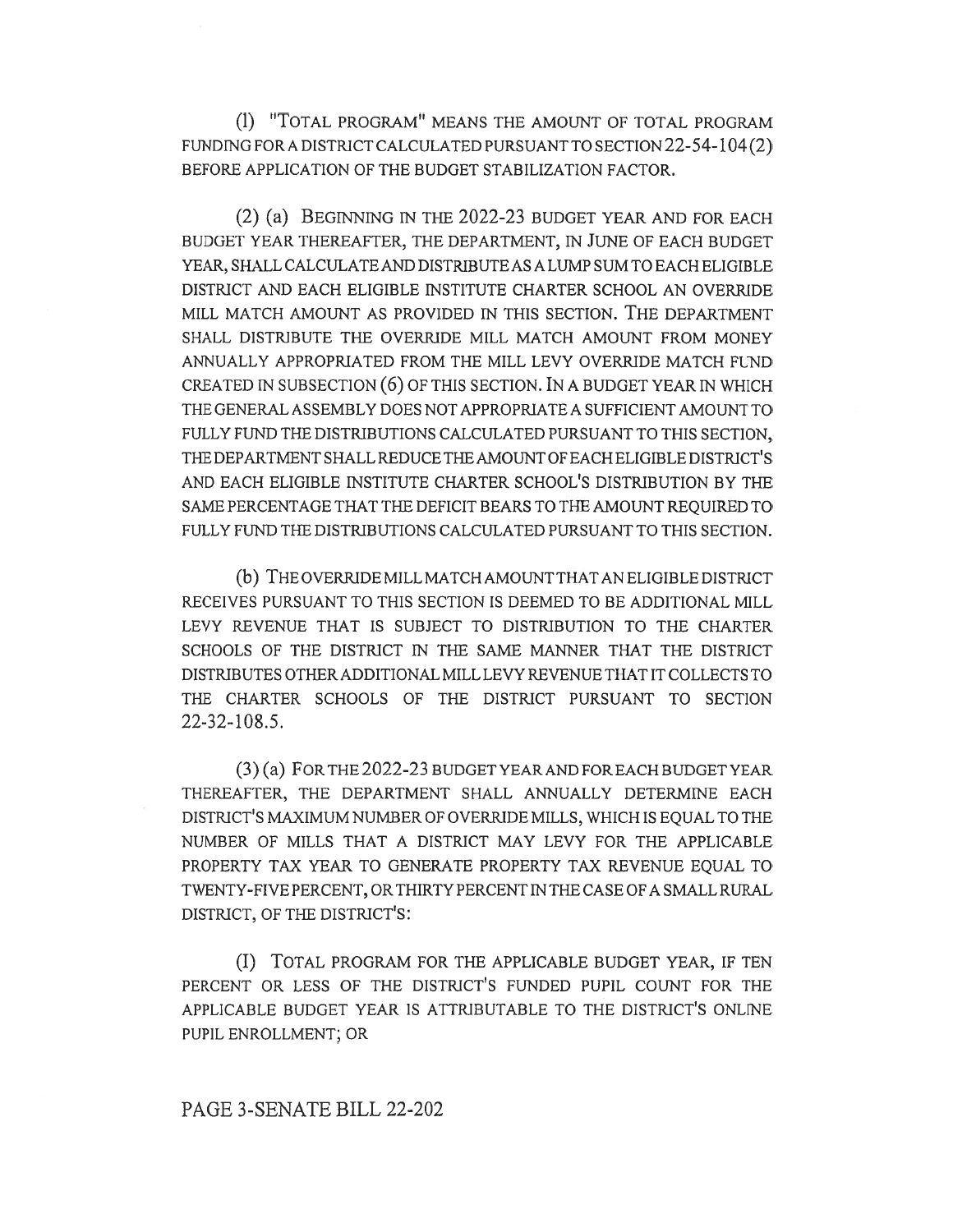(II) ADJUSTED TOTAL PROGRAM FOR THE APPLICABLE BUDGET YEAR CALCULATED PURSUANT TO SUBSECTION (3)(b) OF THIS SECTION, IF MORE THAN TEN PERCENT OF THE DISTRICT'S FUNDED PUPIL COUNT FOR THE APPLICABLE BUDGET YEAR IS ATTRIBUTABLE TO THE DISTRICT'S ONLINE PUPIL ENROLLMENT.

(b) IF MORE THAN TEN PERCENT OF A DISTRICT'S FUNDED PUPIL COUNT FOR THE APPLICABLE BUDGET YEAR IS ATTRIBUTABLE TO THE DISTRICT'S ONLINE PUPIL ENROLLMENT, THE DEPARTMENT SHALL CALCULATE THE DISTRICT'S ADJUSTED TOTAL PROGRAM AS FOLLOWS:

(I) THE DEPARTMENT SHALL REDUCE THE DISTRICT'S ONLINE PUPIL ENROLLMENT IN ACCORDANCE WITH THE FOLLOWING FORMULA:

DISTRICT ONLINE PUPIL ENROLLMENT - (((DISTRICT FUNDED PUPIL COUNT - DISTRICT ONLINE PUPIL ENROLLMENT) ± .9) x .1)

(II) THE DEPARTMENT SHALL SUBTRACT FROM THE DISTRICT'S TOTAL PROGRAM FOR THE APPLICABLE BUDGET YEAR AN AMOUNT EQUAL TO THE DISTRICT'S REDUCED ONLINE PUPIL ENROLLMENT, CALCULATED PURSUANT TO SUBSECTION (3)(b)(I) OF THIS SECTION, MULTIPLIED BY THE PER PUPIL ONLINE FUNDING AMOUNT FOR THE APPLICABLE BUDGET YEAR AS DESCRIBED IN SECTION 22-54-104 (4.5)(c)(II), BEFORE APPLICATION OF THE BUDGET STABILIZATION FACTOR.

(4) (a) FOR THE 2022-23 BUDGET YEAR AND EACH BUDGET YEAR THEREAFTER, THE DEPARTMENT SHALL IDENTIFY THE FIVE-YEAR AVERAGE MEDIAN HOUSEHOLD INCOME FOR EACH DISTRICT IN THE STATE, REFERRED TO IN THIS SECTION AS THE "AVERAGE MEDIAN INCOME", USING THE INFORMATION REPORTED BY THE UNITED STATES CENSUS BUREAU'S AMERICAN COMMUNITY SURVEY FOR THE APPLICABLE BUDGET YEAR. THE DEPARTMENT SHALL DETERMINE THE AMOUNT OF THE DIFFERENCE BETWEEN THE HIGHEST AVERAGE MEDIAN INCOME AND LOWEST AVERAGE MEDIAN INCOME AMONG ALL DISTRICTS IN THE STATE, REFERRED TO IN THIS SECTION AS THE "MEDIAN INCOME GAP".

(b) USING THE AVERAGE MEDIAN INCOME FOR EACH DISTRICT, THE DEPARTMENT SHALL ANNUALLY DETERMINE FOR EACH DISTRICT THE DISTRICT'S OVERRIDE MILL CAPACITY, WHICH IS THE NUMBER OF OVERRIDE MILLS THE DISTRICT MAY BE EXPECTED TO LEVY TOWARD THE DISTRICT'S MAXIMUM NUMBER OF OVERRIDE MILLS, USING THE FOLLOWING FORMULA:

## PAGE 4-SENATE BILL 22-202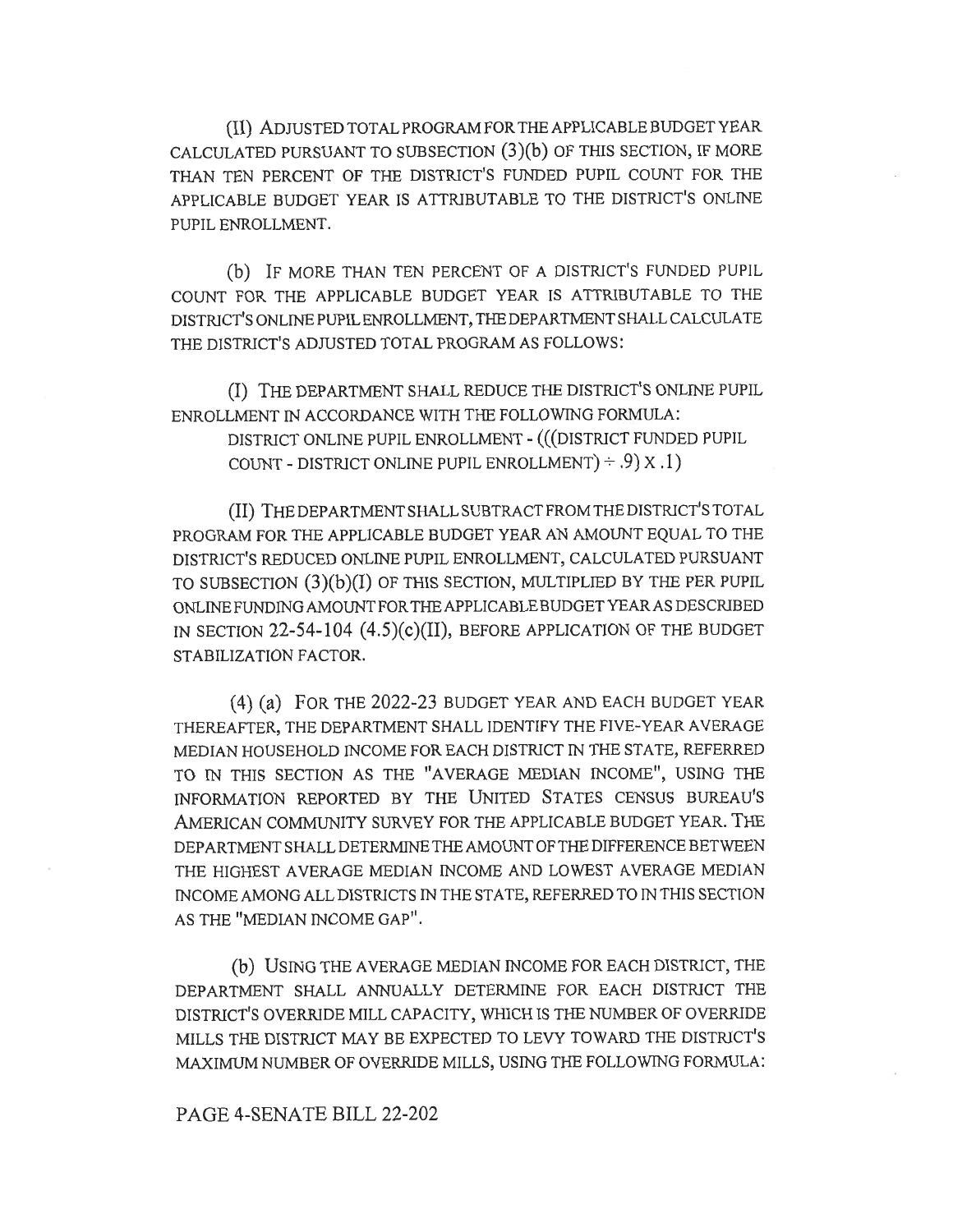(((DISTRICT AVERAGE MEDIAN INCOME - LOWEST DISTRICT AVERAGE MEDIAN INCOME)  $\div$  MEDIAN INCOME GAP)  $x 20$ ) + 15

(5) (a) FOR THE 2022-23 BUDGET YEAR AND EACH BUDGET YEAR THEREAFTER, THE DEPARTMENT SHALL CALCULATE THE STATE MATCH PERCENTAGE FOR EACH ELIGIBLE DISTRICT BY SUBTRACTING THE ELIGIBLE DISTRICT'S OVERRIDE MILL CAPACITY FROM THE ELIGIBLE DISTRICT'S MAXIMUM NUMBER OF OVERRIDE MILLS, THEN DIVIDING THE REMAINDER BY THE ELIGIBLE DISTRICT'S OVERRIDE MILL CAPACITY. THE DEPARTMENT SHALL ANNUALLY DISTRIBUTE TO EACH ELIGIBLE DISTRICT AN OVERRIDE MILL MATCH AMOUNT EQUAL TO THE ELIGIBLE DISTRICT'S STATE MATCH PERCENTAGE MULTIPLIED BY THE AMOUNT OF PROPERTY TAX REVENUE GENERATED BY THE NUMBER OF OVERRIDE MILLS THAT THE ELIGIBLE DISTRICT LEVIES FOR THE APPLICABLE PROPERTY TAX YEAR.

(b) FOR THE 2022-23 BUDGET YEAR AND EACH BUDGET YEAR THEREAFTER, THE DEPARTMENT SHALL DISTRIBUTE TO EACH ELIGIBLE INSTITUTE CHARTER SCHOOL AN OVERRIDE MILL MATCH AMOUNT EQUAL TO THE OVERRIDE MILL PER PUPIL MATCH AMOUNT FOR THE ELIGIBLE INSTITUTE CHARTER SCHOOL'S ACCOUNTING DISTRICT MULTIPLIED BY THE ELIGIBLE INSTITUTE CHARTER SCHOOL'S PUPIL ENROLLMENT FOR THE APPLICABLE BUDGET YEAR; EXCEPT THAT THE DEPARTMENT SHALL ENSURE THAT THE TOTAL PER PUPIL AMOUNT DISTRIBUTED TO AN ELIGIBLE INSTITUTE CHARTER SCHOOL PURSUANT TO THIS SECTION AND SECTION 22-30.5-513.1 IN A SINGLE BUDGET YEAR DOES NOT EXCEED THE COMBINED TOTAL OF THE ADDITIONAL MILL LEVY REVENUE PER PUPIL AMOUNT AND OVERRIDE MILL PER PUPIL MATCH AMOUNT OF THE ELIGIBLE INSTITUTE CHARTER SCHOOL'S ACCOUNTING DISTRICT FOR THE APPLICABLE BUDGET YEAR.

(6) (a) THE MILL LEVY OVERRIDE MATCH FUND IS CREATED IN THE STATE TREASURY. THE FUND CONSISTS OF MONEY APPROPRIATED OR TRANSFERRED TO THE FUND BY THE GENERAL ASSEMBLY. THE STATE TREASURER SHALL CREDIT TO THE FUND ALL INTEREST AND INCOME DERIVED FROM THE DEPOSIT AND INVESTMENT OF MONEY IN THE FUND. SUBJECT TO ANNUAL APPROPRIATION BY THE GENERAL ASSEMBLY, FOR THE 2022-23 BUDGET YEAR AND EACH BUDGET YEAR THEREAFTER, THE DEPARTMENT SHALL DISTRIBUTE MONEY FROM THE FUND AS DESCRIBED IN THIS SECTION. IN ADDITION, THE DEPARTMENT MAY EXPEND A PORTION OF THE AMOUNT APPROPRIATED FROM THE FUND TO PAY THE DIRECT COSTS THAT THE DEPARTMENT INCURS IN IMPLEMENTING THIS SECTION.

PAGE 5-SENATE BILL 22-202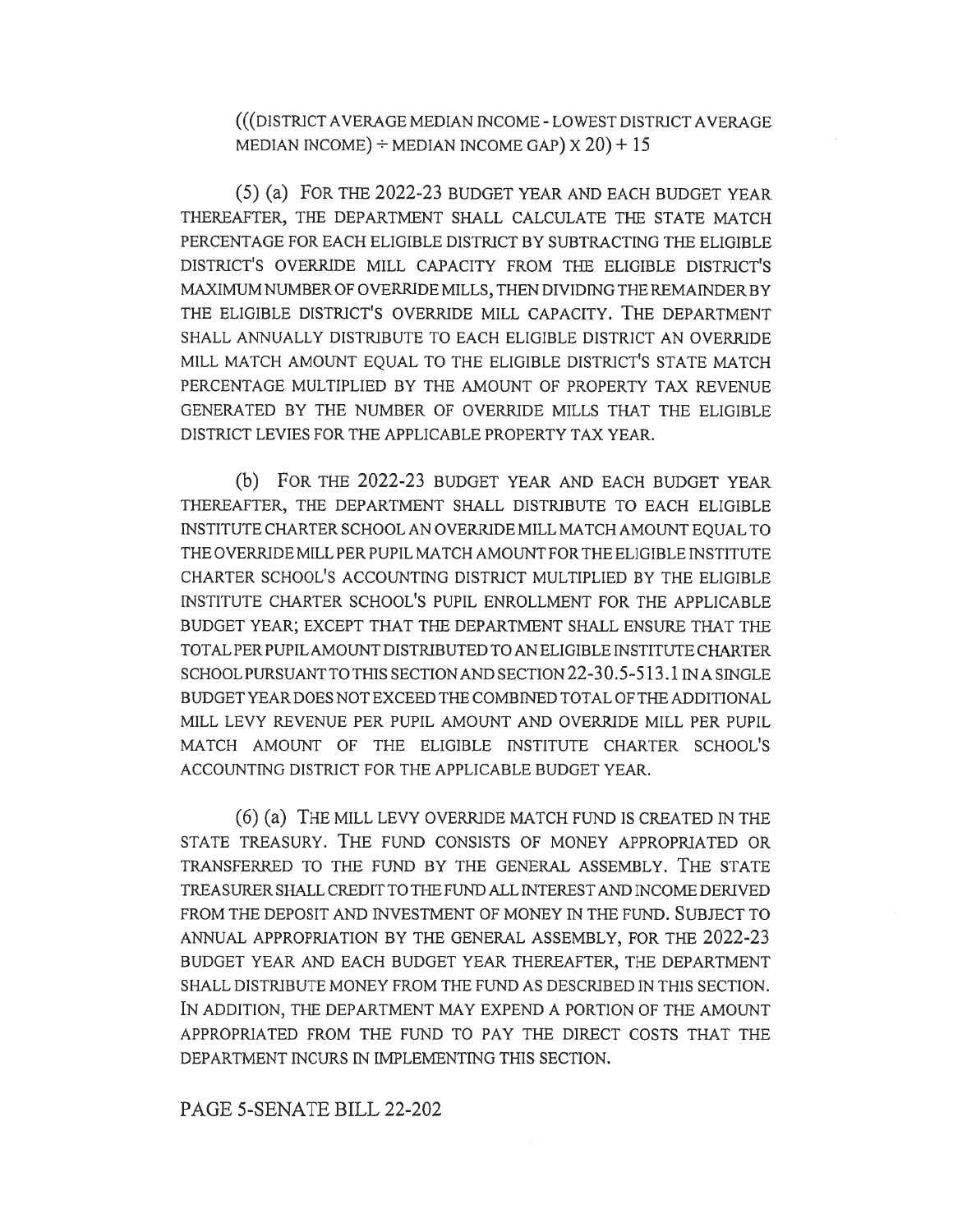(b) ON JULY 1, 2022, THE STATE TREASURER SHALL TRANSFER TEN MILLION DOLLARS FROM THE GENERAL FUND TO THE MILL LEVY OVERRIDE MATCH FUND.

SECTION 2. In Colorado Revised Statutes, 24-75-220, amend as added in House Bill 22-1390 (8) as follows:

24-75-220. State education fund - transfers - surplus - legislative declaration.  $(8)$  On July 1, 2022, the state treasurer shall transfer three hundred TWO HUNDRED NINETY million dollars from the general fund to the state education fund created in section 17 (4) of article IX of the state constitution.

SECTION 3. Appropriation. (1) For the 2022-23 state fiscal year, \$10,041,238 is appropriated to the department of education. This appropriation consists of \$41,238 from the general fund and \$10,000,000 from the mill levy override match fund created in section 22-54-107.9 (6), C.R.S. To implement this act, the department may use this appropriation as follows:

(a) \$10,000,000 from the mill levy override match fund for mill levy override matching pursuant to section 22-54-107.9, C.R.S.; and

(b) \$41,238 from the general fund for administration related to public school finance, which amount is based on an assumption that the department will require an additional 0.5 FTE.

SECTION 4. Effective date. This act takes effect upon passage; except that sections 2 and 3 of this act take effect only if House Bill 22-1390 becomes law, in which case sections 2 and 3 of this act take effect on the effective date of this act or House Bill 22-1390, whichever is later.

SECTION 5. Safety clause. The general assembly hereby finds,